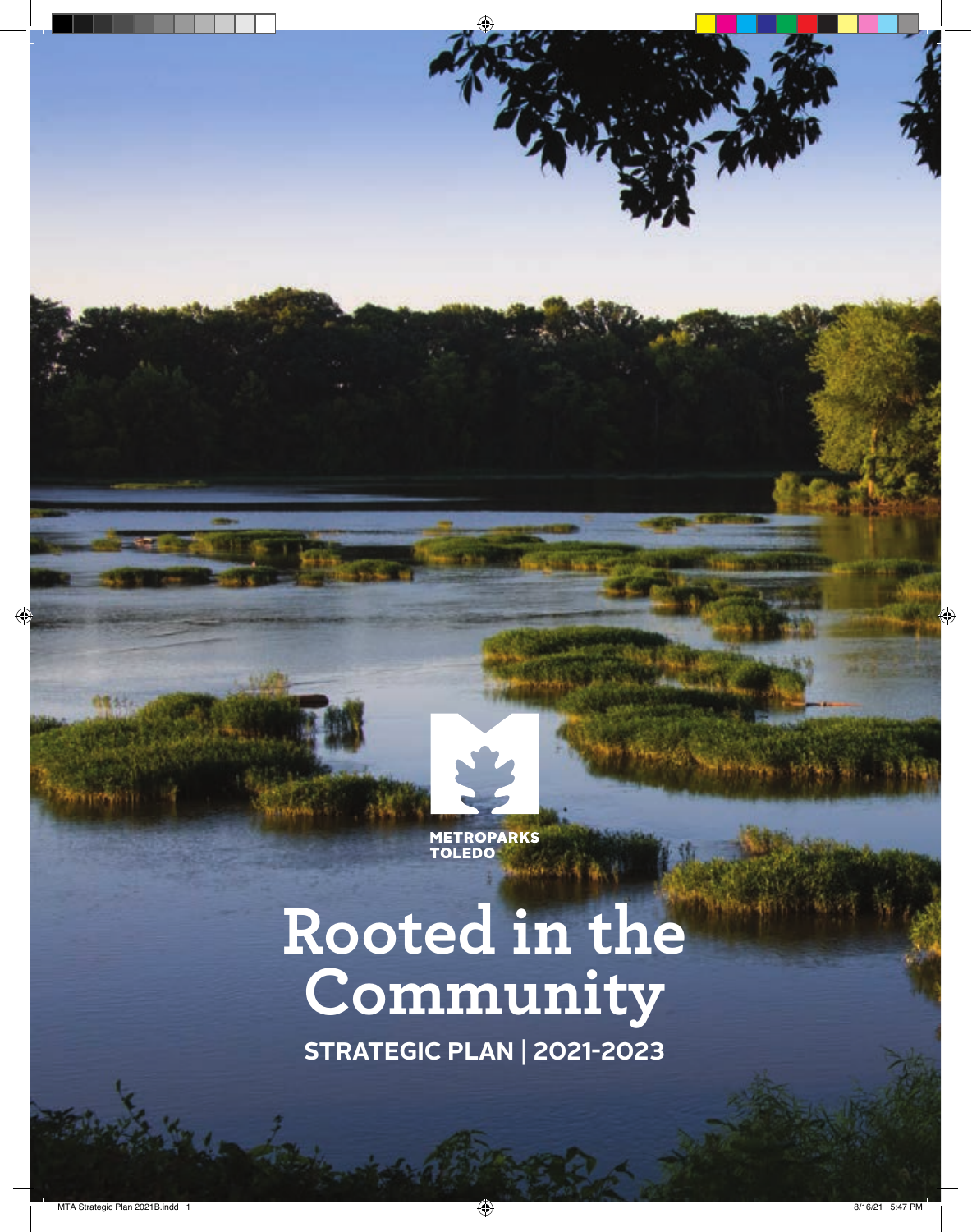# **Translating Vision<br>into Action**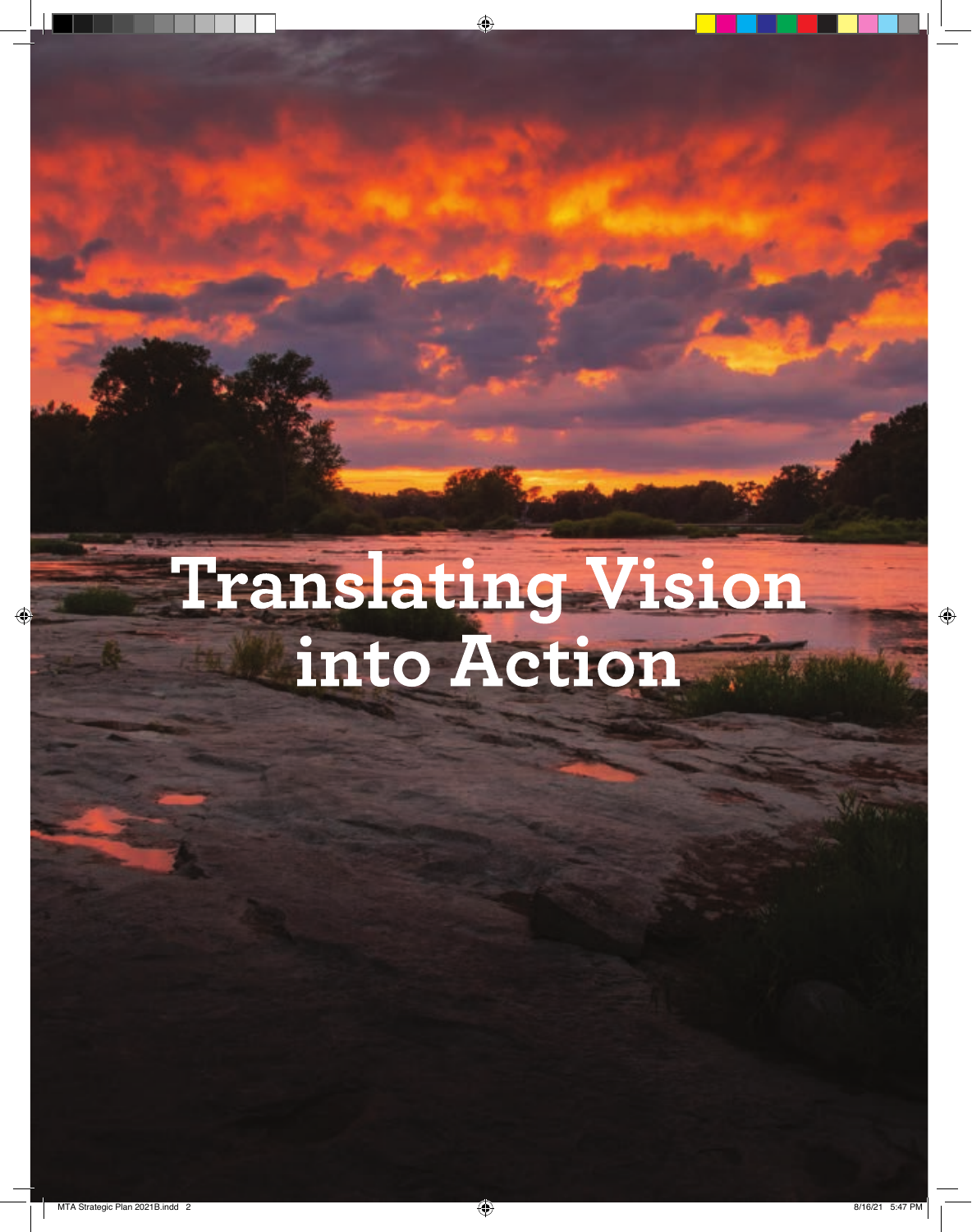

### **Rooted in the Community**

The new strategic plan is our roadmap for the next three years.

The goals and objectives of this ambitious plan were determined after a lengthy process that involved the Board, leadership and staff from across the park system.

The last strategic plan guided the park system through an historic period of growth and culminated with Metroparks becoming the best park district in the country! Under the new plan, we will continue that momentum and make significant improvements, such as Glass City Riverwalk, additional trails connecting parks and people, and new ways of engaging with – and making a difference in – our community.

Many of the goals are familiar. Maintaining financial stability, taking care of what we have and being a leader in conservation are imperative to delivering on our promises to those who have invested in us – the taxpayers. Other goals remain from our previous plan, too, with new or revised action steps and desired outcomes that reflect the future of Metroparks.

Actions related to Diversity, Equity and Inclusion come directly from the new vision statement adopted by the Board of Park Commissioners. Along with organizational health, strategic community partnerships and telling the story of our great region, these steps are vital to the future of Metroparks and Lucas County. Connecting with others is a common theme, which is why we chose the title, Rooted in Our Community.

By fulfilling these goals, as our vision statement says, we "will elevate our region and transform its identity." I am so appreciative of the tremendous effort and commitment the Metroparks' team showed over the last three years. It is inspiring to pursue such important work together.

Dave Zenk

Executive Director Metroparks Toledo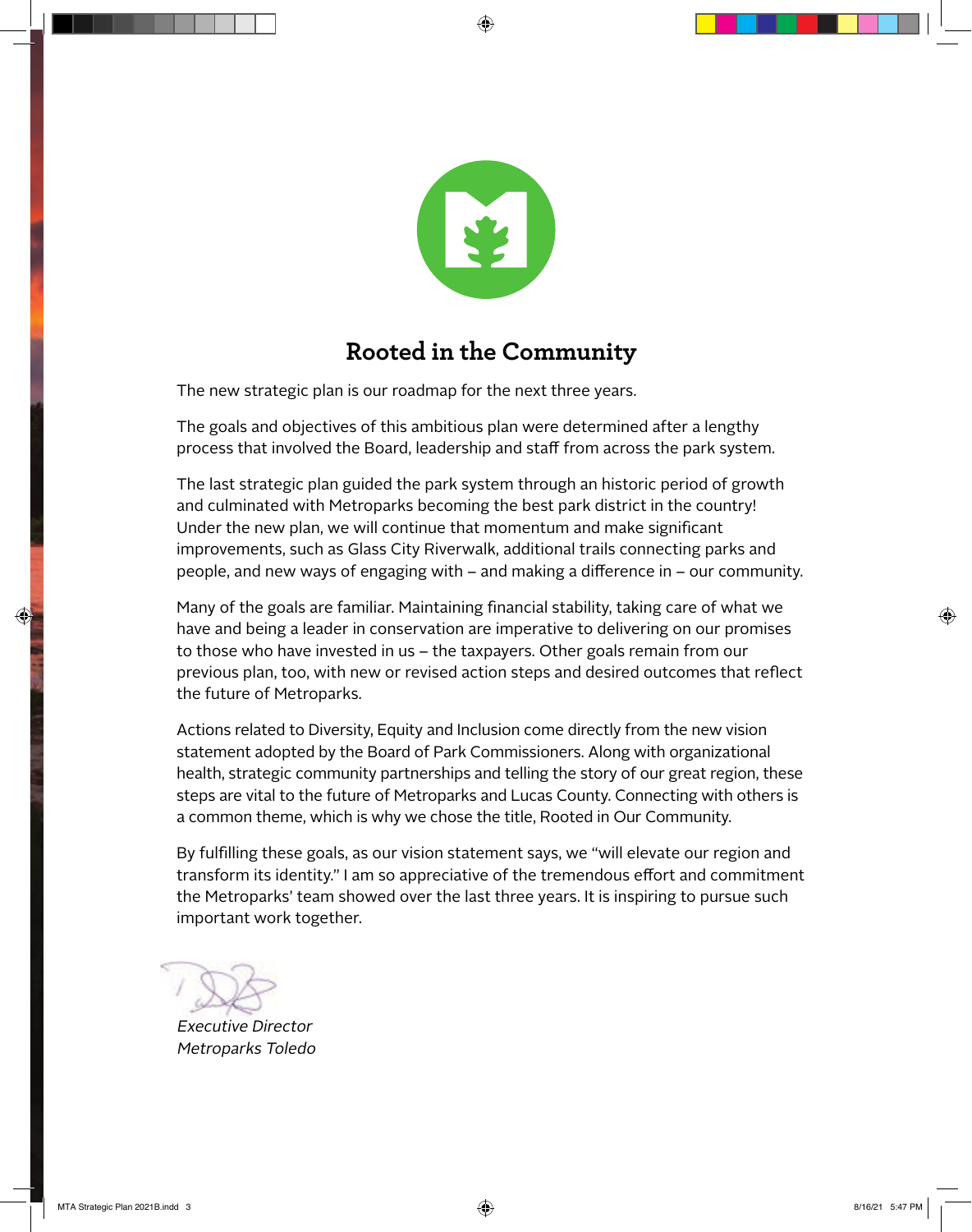

#### **Mission Stateme**

Conserve the region's resources by creating<br>coving, protecting, and promoting clean<br>parks and open spaces for the benefit, enjo<br>and general welfare of the pu

 $\circ$ 

NATURAL

Connecting Parks to Part

SAFE

lueways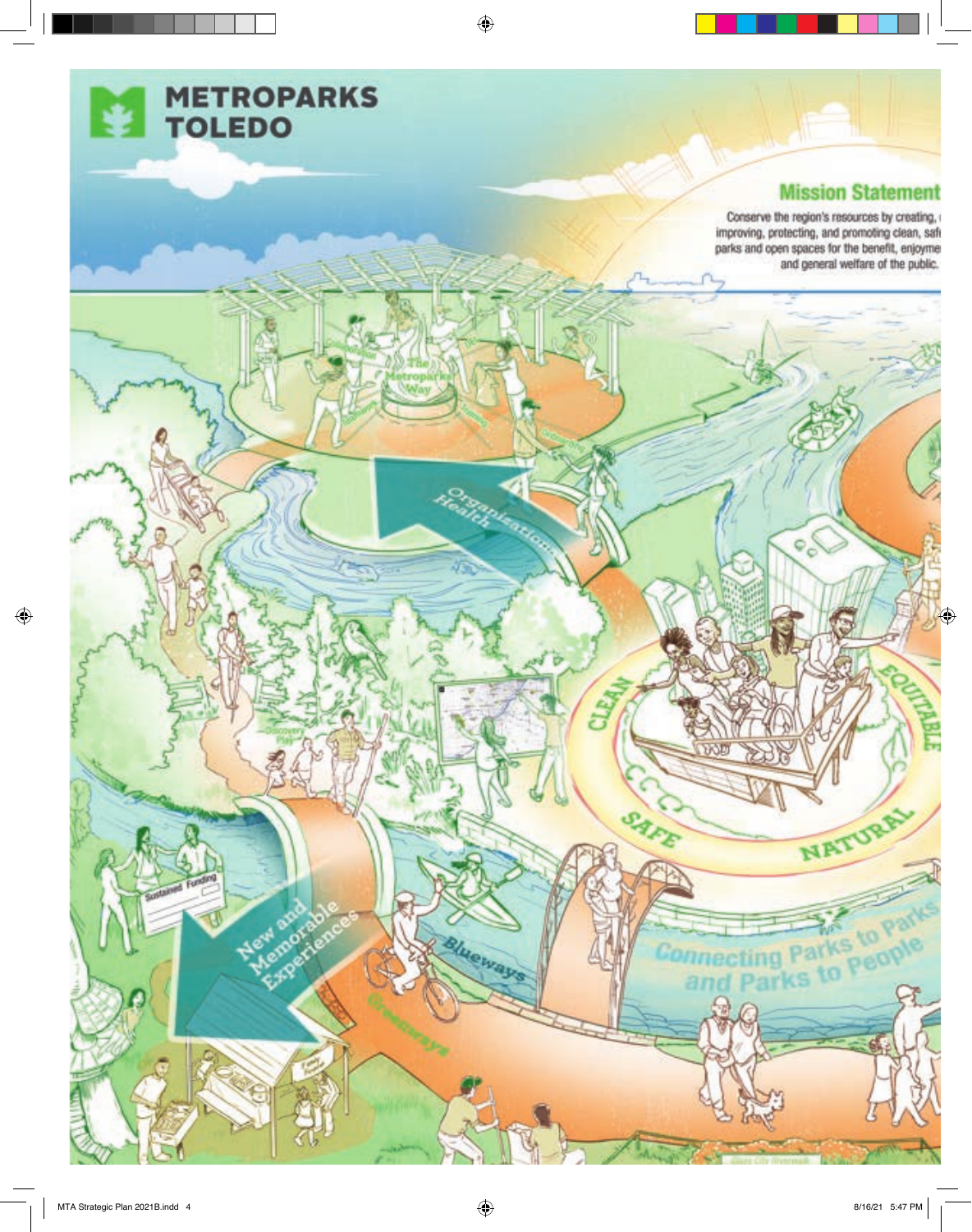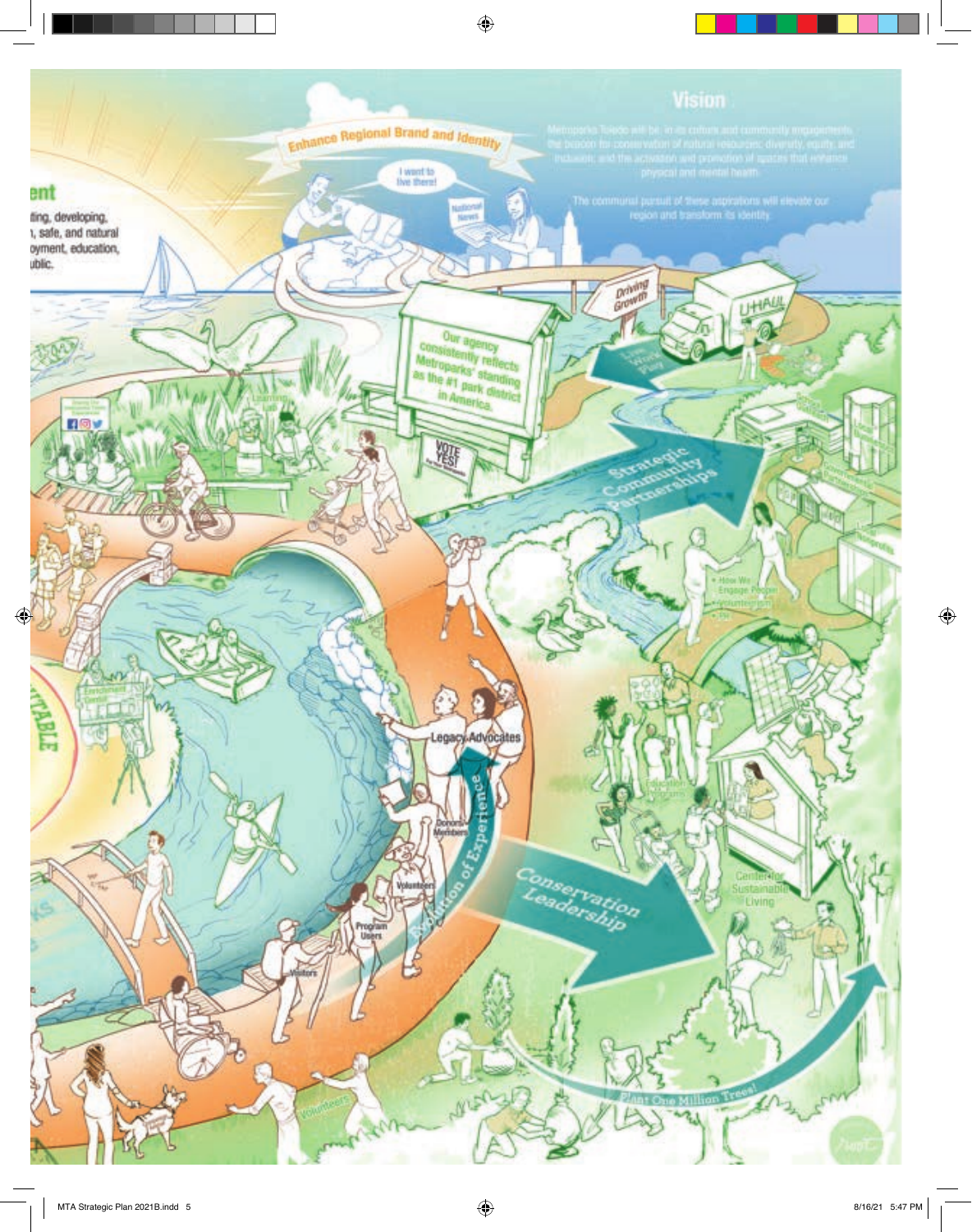## **The Metroparks Way:**

## **A Place to Work Where You Can "Get Outside Yourself"**

The Metroparks Way is to maintain a fun atmosphere, while valuing high achievement, accountability, creativity, employee well-being and a dedication to mission and vision for the community's future.

#### *We achieve The Metroparks Way by:*

#### **Excited & Committed**

- Advocating for Metroparks with a positive outlook and a strong belief in the future
- **Staying adventurous, vibrant and fun**
- Being passionate about and committed to the Metroparks Mission
- **Embracing Metroparks Culture**

#### **Creative & Nimble**

- Being visionary, open minded, innovative, always evolving, changing and anxious to seek new challenges even when it means risking failure
- Acknowledging the need for flexibility

#### **Collaborative & Inclusive**

- Asking hard questions, speaking up, challenging the norm and giving others permission to do the same
- Valuing all ideas and seeking input from all
- Cultivating camaraderie among our staff and partners through trust, respect and support
- Being leaders who develop others
- Communicating up and down

#### **Internal Drive Excellence**

- Thinking big, pushing for excellence, going beyond what is expected of us to "wow" people
- Having the self-motivation and discipline to do what is needed; juggling many tasks to make things happen while meeting high standards
- Never making excuses or blaming others
- Having humility, a willingness to learn from mistakes and accepting guidance from others
- Having a personal commitment to learning, developing and the growth for ourselves, our staff and our organization

#### **Have the Privilege to Serve**

- Focusing on the visitor experience
- Feeling honored to represent Toledo and northwest Ohio

#### **Diversity**

- Being welcoming and accessible to all
- Staying focused on community outreach and engagement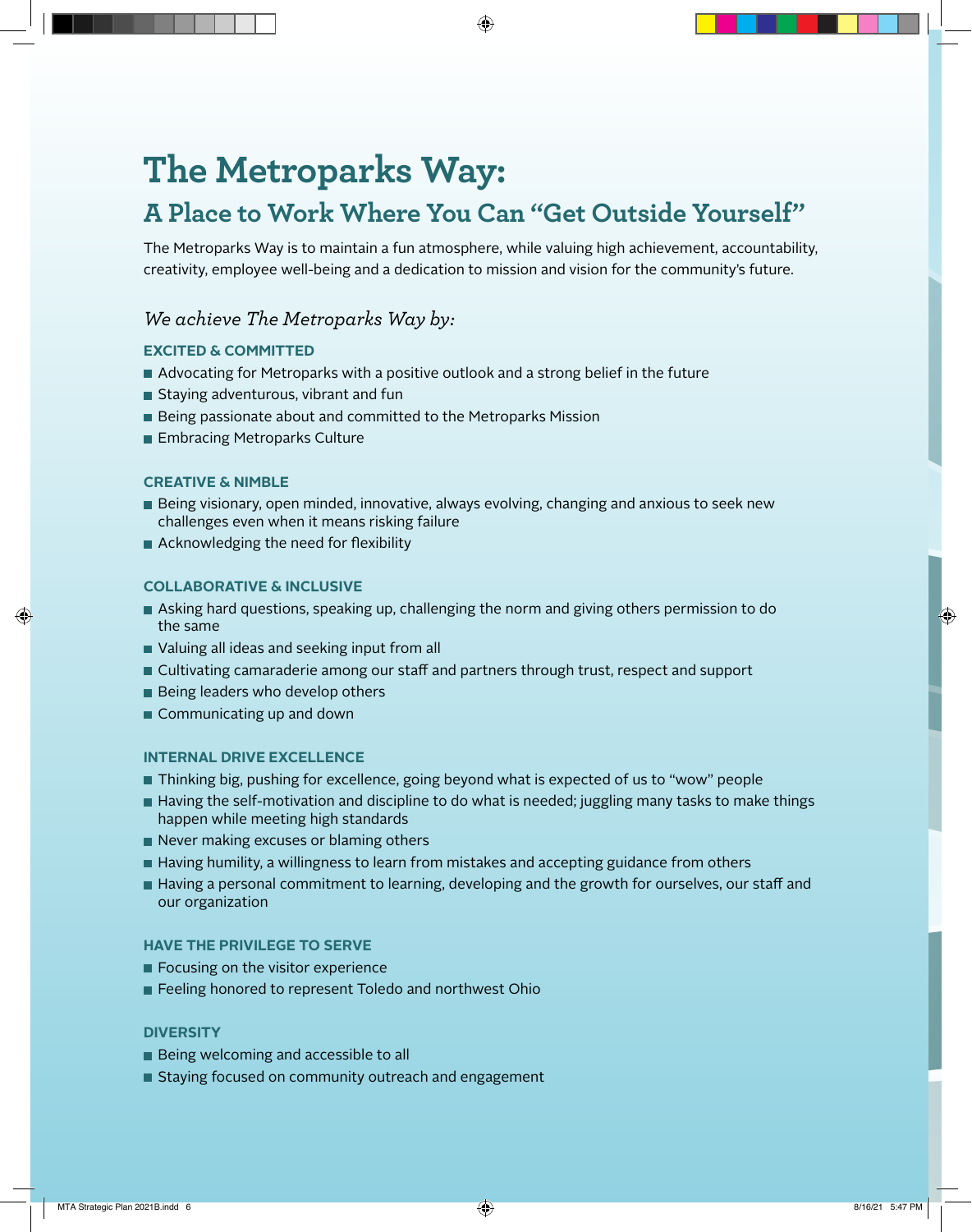

Conserve the region's resources by creating, developing, improving, protecting, and promoting clean, safe, and natural parks and open spaces for the benefit, enjoyment, education, and general welfare of the public.

#### **Strategic Priorities to achieve Our Vision**

#### **Maintenance of Core Services** –

Deliver a consistent clean, safe, and natural experience by preserving and restoring natural resources, maintaining parks to the highest standards, and making all visitors feel welcome.

#### **Organizational Health** –

Advance Metroparks as an employer of choice by cultivating an atmosphere of both high performance and satisfaction among team members.

#### **Diversity, Equity & Inclusion** –

Commit to the core values of diversity, equity and inclusion to ensure they are applied universally across the park system, at all levels of the operation.

#### **Become the Leader in Natural Resource Conservation** –

Launch long-term initiatives to drive strategic partnerships that accomplish significant restoration outcomes for Northwest Ohio. Educate and inspire citizens to change behaviors to improve conservation regionally so that our community is the national leader on how to live sustainably.

#### **Engagement in Our Story** –

Clearly and consistently communicate internally and externally the value of Metroparks and how it impacts the Toledo area's reputation as the place to live, work and play.

#### **Strategic Community Partnerships** –

Continuously strive to foster creative, mutually beneficial collaborations that advance the Metroparks mission and vision and improve quality of life for all residents.

#### **Sustainability of Funding** –

Deliver maximum value to taxpayers through financially sustainable practices and a variety of revenue sources.

> $\sqrt{S}$ **iON** STATEMENT **Metroparks Toledo will be, in its culture and community engagements, the beacon for conservation of natural resources; diversity, equity, and inclusion; and the activation and promotion of spaces that enhance physical and mental health. The communal pursuit of these aspirations will elevate our region and transform its identity.**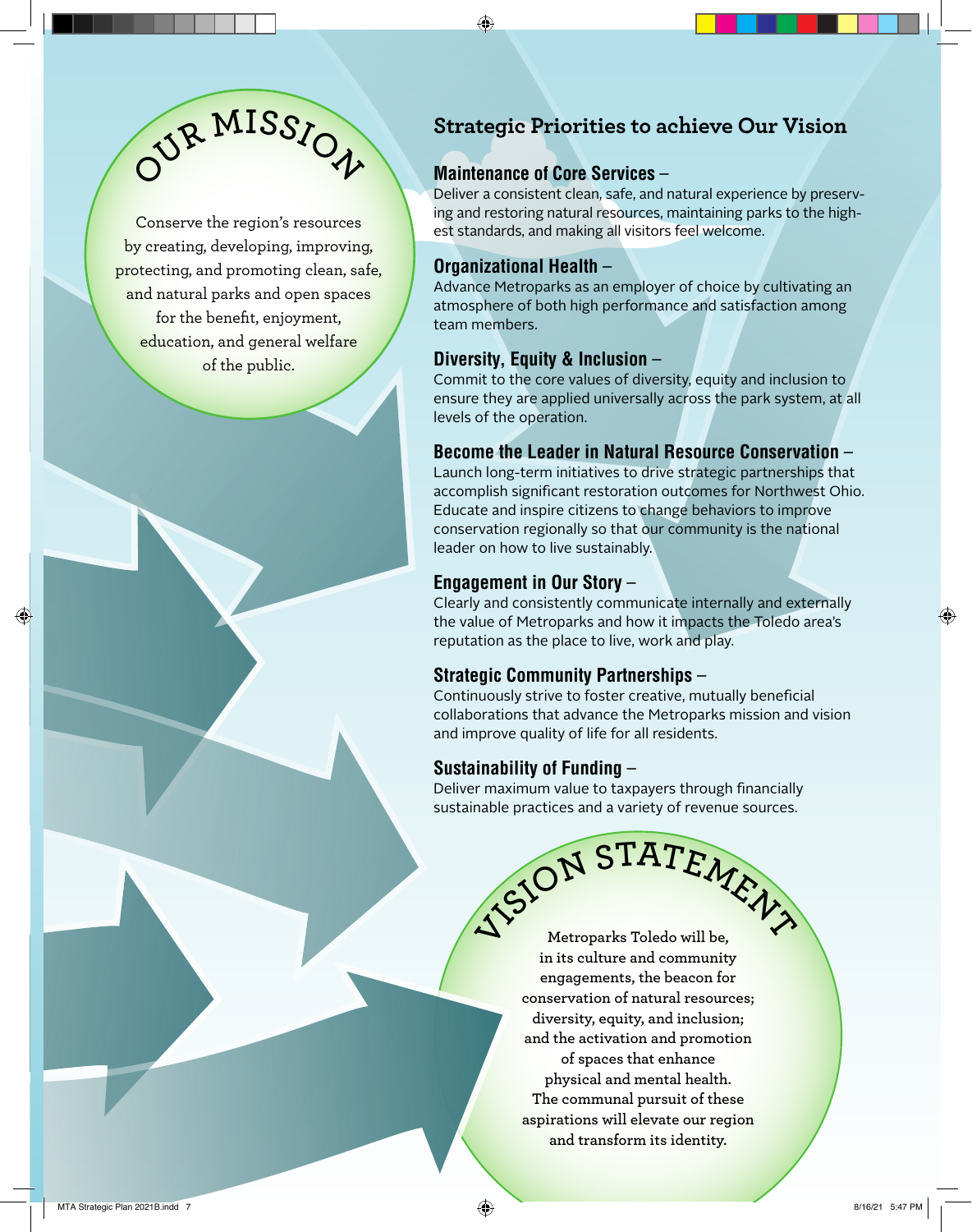## **Maintenance of Core Services**

Deliver a consistent clean, safe, and natural experience by preserving and restoring natural resources, maintaining parks to the highest standards, and making all visitors feel welcome.

#### **DESIRED OUTCOME: STRATEGIC ACTIONS:**

| Develop benchmark for and commit funding to the improvement and maintenance                                                                                                                                                                                                                                                                                                                                                                                                                                                                                                                                                                                                                                                                                                                                                                                                                                                                                                                                                    |
|--------------------------------------------------------------------------------------------------------------------------------------------------------------------------------------------------------------------------------------------------------------------------------------------------------------------------------------------------------------------------------------------------------------------------------------------------------------------------------------------------------------------------------------------------------------------------------------------------------------------------------------------------------------------------------------------------------------------------------------------------------------------------------------------------------------------------------------------------------------------------------------------------------------------------------------------------------------------------------------------------------------------------------|
|                                                                                                                                                                                                                                                                                                                                                                                                                                                                                                                                                                                                                                                                                                                                                                                                                                                                                                                                                                                                                                |
| of natural areas                                                                                                                                                                                                                                                                                                                                                                                                                                                                                                                                                                                                                                                                                                                                                                                                                                                                                                                                                                                                               |
| ■ Create messaging that articulates our district-wide Natural Resources management<br>approach and plan; communicate internally and externally<br>Enhance the long range park improvement plan<br>Update the 3-year summary of planned major maintenance, capital renewal, and<br>natural area restoration projects with estimated budget and staffing needs,<br>specifically to plan for new 2020 levy funding for district-wide projects<br>Develop an annual summary that captures accomplishments and specifies whether<br>projects were completed, deferred, or canceled<br>Proactively plan for the improvement and maintenance of natural areas and<br>structures informed by data-driven analyses<br>Develop a reporting mechanism to project the expected lifespan and required<br>maintenance of significant assets; use this information to plan and budget for<br>major upgrades and maintenance<br>Deliver ongoing communications to staff to increase the understanding and<br>transparency of major maintenance |
| Investigate ways to increase efficiency in how we operate<br>To the fullest extent possible, standardize park operations to minimize complexity<br>and increase our ability for maintenance crews to work in similar ways in every park<br>Introduce more environmentally friendly standard operating procedures and supplies<br>Integrate Natural Resources standards and approaches to ensure operating<br>decisions and practices promote conservation                                                                                                                                                                                                                                                                                                                                                                                                                                                                                                                                                                      |
| Adapt operations and outreach approaches to ensure a welcoming, positive<br>experience for all<br>Seek honest conversations with residents with a commitment to action and<br>accountability<br>■ Work collaboratively among operations, programming, community development,<br>and law enforcement to support outreach and deliver programs, events, and<br>activities with a focus on equity and inclusivity                                                                                                                                                                                                                                                                                                                                                                                                                                                                                                                                                                                                                 |
| and in a way that supports                                                                                                                                                                                                                                                                                                                                                                                                                                                                                                                                                                                                                                                                                                                                                                                                                                                                                                                                                                                                     |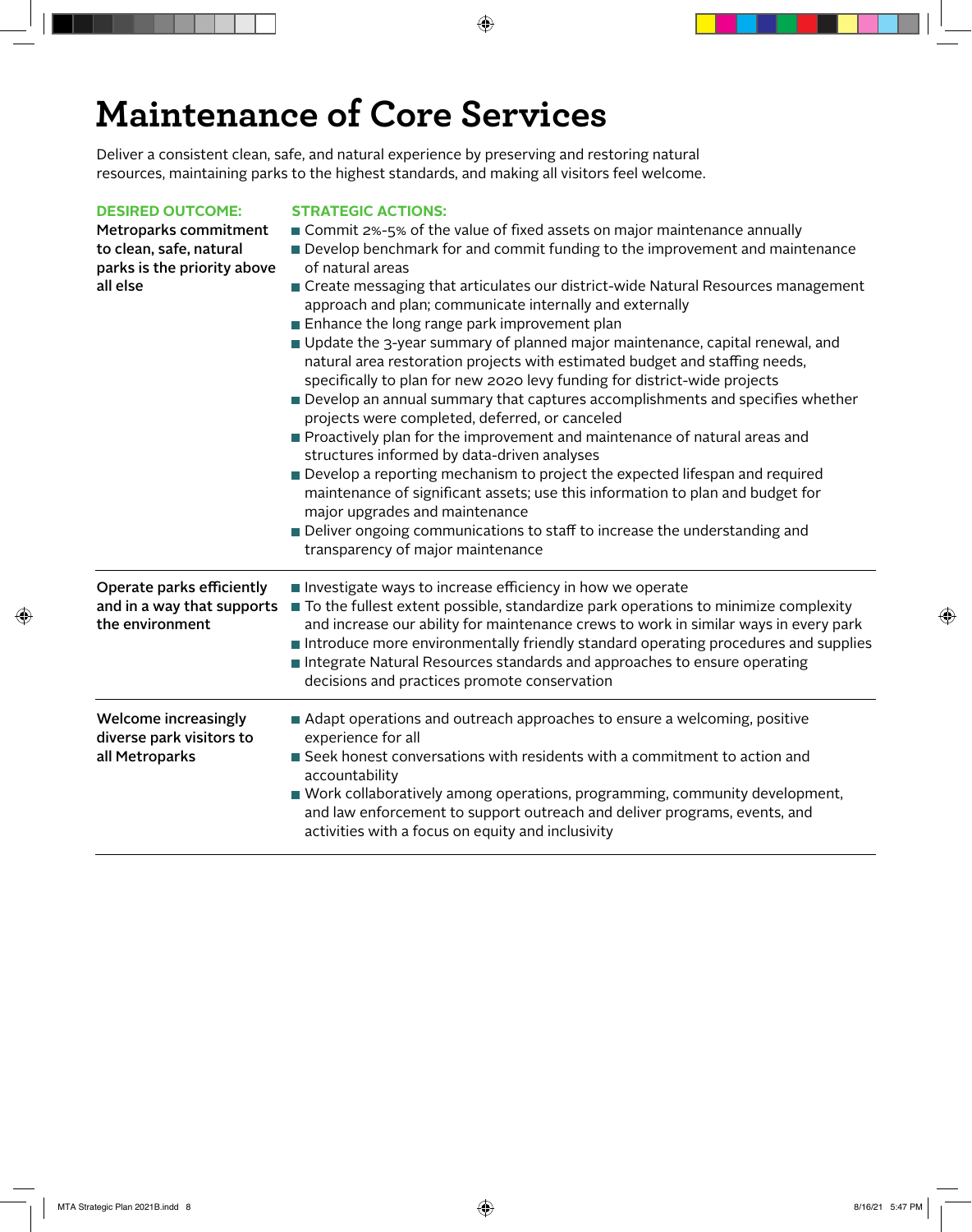## **Organizational Health**

Advance Metroparks as an employer of choice by cultivating an atmosphere of both high performance and satisfaction among team members.

| <b>DESIRED OUTCOME:</b>                                      | <b>STRATEGIC ACTIONS:</b>                                                                                                                                                      |
|--------------------------------------------------------------|--------------------------------------------------------------------------------------------------------------------------------------------------------------------------------|
| <b>Evaluate and implement</b><br>the most effective staffing | Update organizational structure<br>Scale administrative functions to support agency growth and changes                                                                         |
| model                                                        | Evaluate staffing models; assess duties to ensure proper staffing levels and efficiency                                                                                        |
|                                                              | Complete a compensation review and implement recommendations                                                                                                                   |
| Enhance labor                                                | <b>Example 2</b> Foster collaborative labor relations by regularly and openly communicating to effect                                                                          |
| effectiveness                                                | changes that benefit staff and the agency                                                                                                                                      |
|                                                              | Ensure that all staff are performing at or above expectations                                                                                                                  |
| Improve staff diversity                                      | Redefine recruitment and onboarding practices to ensure an exceptional, diverse<br>team and foster an environment where all feel included                                      |
|                                                              | Create and enhance training, mentoring, outreach and other methods to provide<br>immediate and long-term employment opportunities across all areas of the agency               |
| Prepare staff for personal<br>and agency growth              | Enhance bench strength with a comprehensive training strategy that includes<br>on-the-job, stretch/special assignments, and formal training                                    |
|                                                              | Develop clear succession plans for every role that is determined to be critical in the                                                                                         |
|                                                              | organization, and growth plans for everyone interested                                                                                                                         |
|                                                              | Address the challenge of promoting from within to inspire and develop staff who                                                                                                |
|                                                              | desire to advance in the agency                                                                                                                                                |
|                                                              | Simplify the pay for performance approach to drive and reward desired behaviors<br>Link individual goals to agency strategy                                                    |
| Improve the delivery of<br><b>Employee Services</b>          | Elevate Employee Services to become a solution-oriented department that<br>proactively identifies and resolves talent management challenges to meet the needs<br>of the agency |
|                                                              | Embrace assessment of Employee Services and implement changes to deliver results                                                                                               |
|                                                              | A Maximize the usefulness and efficiency of the Predictive Index, Asure, and other HR<br>technology                                                                            |
|                                                              | ■ Modernize recruiting approach to enhance responsiveness and effectiveness<br>acknowledging shift to social media platforms                                                   |
|                                                              | Drive the engagement of supervisors in the hiring process                                                                                                                      |
| Enhance culture by<br>continuing to hold                     | Inspire staff to champion change, improvement, and growth at Metroparks<br>Launch a change management approach to foster ongoing two-way communication                         |
| ourselves accountable to<br>The Metroparks Way               | between staff and the leadership team, and empower creative problem solving at all<br>levels in the agency                                                                     |
|                                                              | Track progress with an annual engagement survey and Net Promoter Score                                                                                                         |
|                                                              | ("How likely are you to recommend working at Metroparks to a friend?")                                                                                                         |
|                                                              | Develop and manage annual action plan to address engagement opportunities<br>identified through survey                                                                         |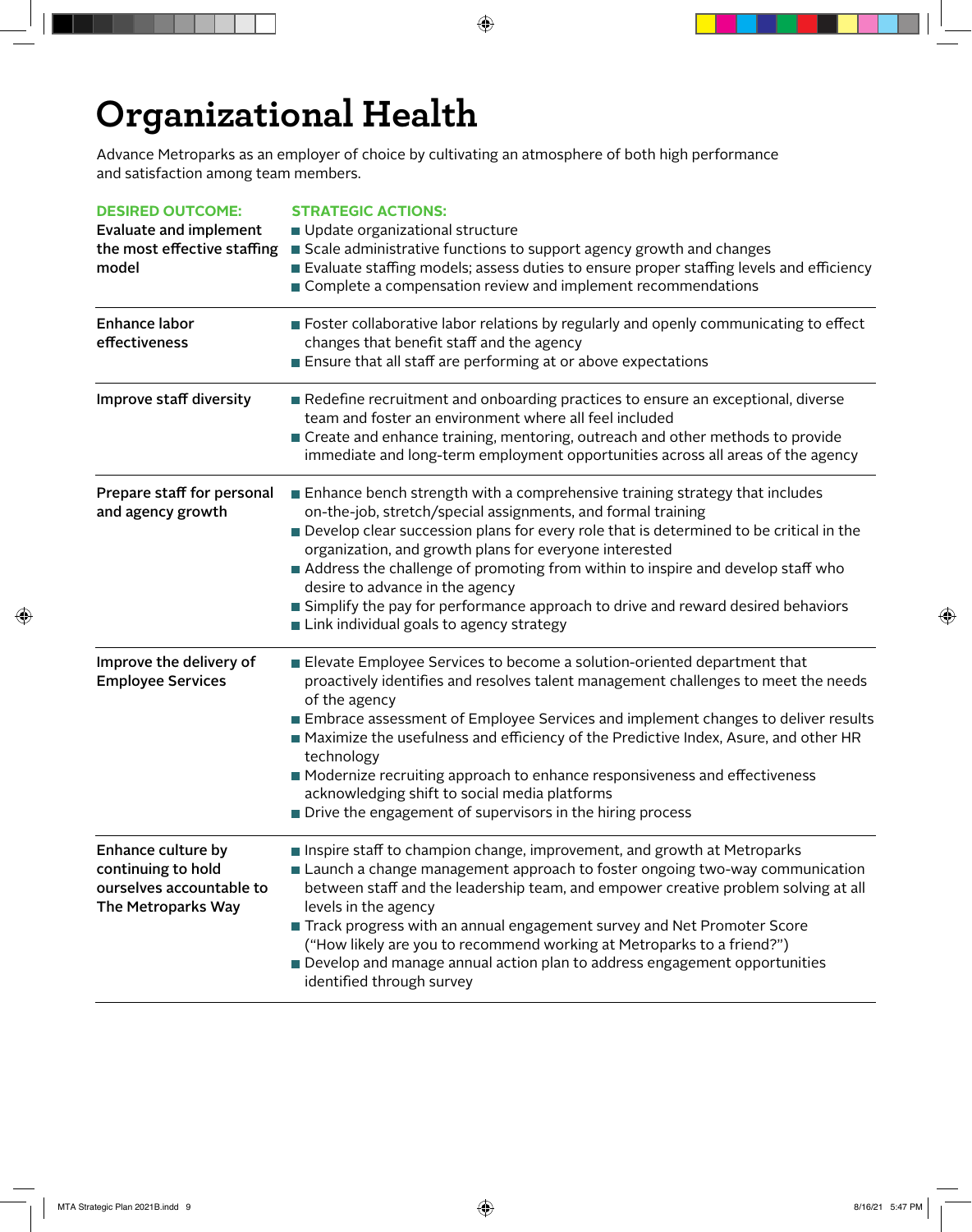## **Diversity, Equity & Inclusion**

Commit to the core values of diversity, equity and inclusion to ensure they are applied universally across the park system, at all levels of the operation.

| <b>DESIRED OUTCOME:</b><br><b>Evaluate current state</b><br>and define aspirations                                                                                | <b>STRATEGIC ACTIONS:</b><br>■ Complete a strategic planning and public input process to evaluate the current state<br>of DEI at Metroparks<br>Establish future state vision for DEI                                                                                                                                                                                                                                                                                                                                                       |
|-------------------------------------------------------------------------------------------------------------------------------------------------------------------|--------------------------------------------------------------------------------------------------------------------------------------------------------------------------------------------------------------------------------------------------------------------------------------------------------------------------------------------------------------------------------------------------------------------------------------------------------------------------------------------------------------------------------------------|
| Create action plan to<br>bridge gap from current<br>to desired state                                                                                              | Define Key Performance Indicators<br>Determine and engage internal and external resources to successfully implement<br>the action plan<br>Review strategy and action plan with Board of Commissioners for feedback,<br>refinement, and support for moving forward                                                                                                                                                                                                                                                                          |
| <b>Establish change</b><br>management approach to<br>inspire and empower the<br>entire continuum of<br>experience (visitors,<br>volunteers, donors, and<br>staff) | Foster an environment where DEI thrives without exception<br>Incorporate candid conversations, learning opportunities, and support within every<br>initiative<br>Review awareness/knowledge gaps for all stakeholders (visitors, volunteers,<br>donors, staff)<br>Develop an internal training plan to engage staff in leading the desired changes<br>Create an external two-way communication approach with visitors, volunteers,<br>and donors                                                                                           |
| Give staff a voice to shape<br>services, programs,<br>activities, funding,<br>opportunities                                                                       | Benchmark and clarify approach to team and affinity groups<br>■ Clarify purpose to articulate expected ways in which affinity groups shape agency<br>initiatives<br>volunteer, and employment <b>E</b> Begin with two groups: Women, Multi-cultural; appoint executive sponsor and<br>co-leads; develop charter and purpose for each group<br>Establish additional affinity groups<br>Evaluate Community Volunteer Leave and other staff programs to intentionally<br>promote awareness of and connections with Metroparks' DEI priorities |
| Ensure our written<br>documents (policies,<br>practices, procedures,<br>and handbooks) set the<br>proper foundation for<br>diversity, equity, and<br>inclusion    | Thoroughly inventory written documents to compile a comprehensive list of<br>necessary updates<br>Review all board policies as they relate to DEI, and make necessary updates, in<br>particular:<br>■ #10 (Staff Treatment)<br>■ #20 (Diversity)<br>#23 (Diversity in Procurement)<br>Update the Employee Handbook<br>Update the Ranger Handbook                                                                                                                                                                                           |
| Enhance partnerships and<br>business opportunities<br>with diverse groups/<br>companies                                                                           | Implement changes in practice to diversify partnerships and business opportunities,<br>and in accordance to updates to Board Policy #23 (Diversity in Procurement)                                                                                                                                                                                                                                                                                                                                                                         |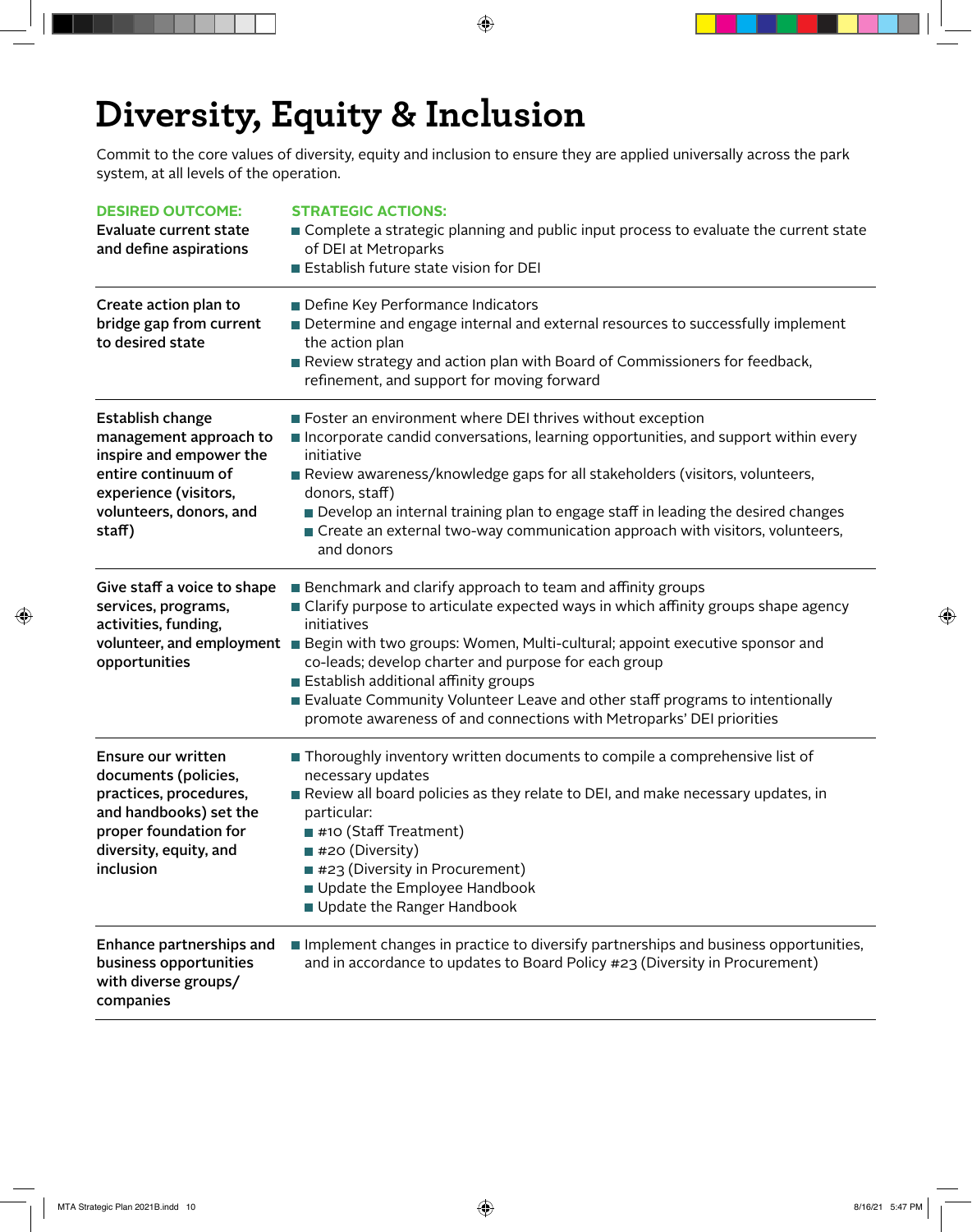| <b>DESIRED OUTCOME:</b>                                                                                     | <b>STRATEGIC ACTIONS:</b>                                                                                                                                                                  |
|-------------------------------------------------------------------------------------------------------------|--------------------------------------------------------------------------------------------------------------------------------------------------------------------------------------------|
| Cultivate and engage new                                                                                    | <b>Become active members in diverse community groups and professional organizations</b>                                                                                                    |
| and diverse audiences who                                                                                   | Develop DEI strategic plan for philanthropy                                                                                                                                                |
| have been traditionally                                                                                     | Updates to membership program                                                                                                                                                              |
| underrepresented at                                                                                         | Establish a "think tank" diverse leadership group that meets regularly to guide the                                                                                                        |
| Metroparks                                                                                                  | direction of DEI initiatives at Metroparks                                                                                                                                                 |
|                                                                                                             | ■ Build a candidate pool of diverse professionals who are interested in becoming<br>involved with and working for Metroparks                                                               |
|                                                                                                             | Improve staff diversity                                                                                                                                                                    |
|                                                                                                             | Support and inform the efforts Employee Services to ultimately improve staff<br>recruiting and retention                                                                                   |
| Drive the continuum of<br>experience for new and                                                            | Create and launch a marketing and communication strategy focused on reaching<br>more diverse audiences                                                                                     |
| more diverse park visitors                                                                                  | Refine strategy for the Glass City Enrichment Center as a community hub for<br>central city and East Toledo                                                                                |
|                                                                                                             | ■ Identify methods to overcome barriers to visitation at each Metropark                                                                                                                    |
| Diversity, equity and<br>inclusion within each of                                                           | <b>Ensure the needs of diverse members of the community are represented in all</b><br>programming decisions                                                                                |
| our programs                                                                                                | Develop, produce, implement, and present programs and special events that focus<br>on the inclusion of diverse populations                                                                 |
|                                                                                                             | ■ Identify community populations at risk of exclusion and work with them to identify<br>ways to eliminate obstacles to participation                                                       |
|                                                                                                             | Develop and coordinate partnerships with organizations that assist in the goal<br>of reaching diverse populations as it relates to program attendance                                      |
| Spearhead regional<br>conversations to position<br>Toledo to become a<br>national benchmark city<br>for DEI | Establish a working group of companies, agencies, and community organizations<br>who develop approach for establishing Northwest Ohio as a leader and example for<br>inclusive communities |



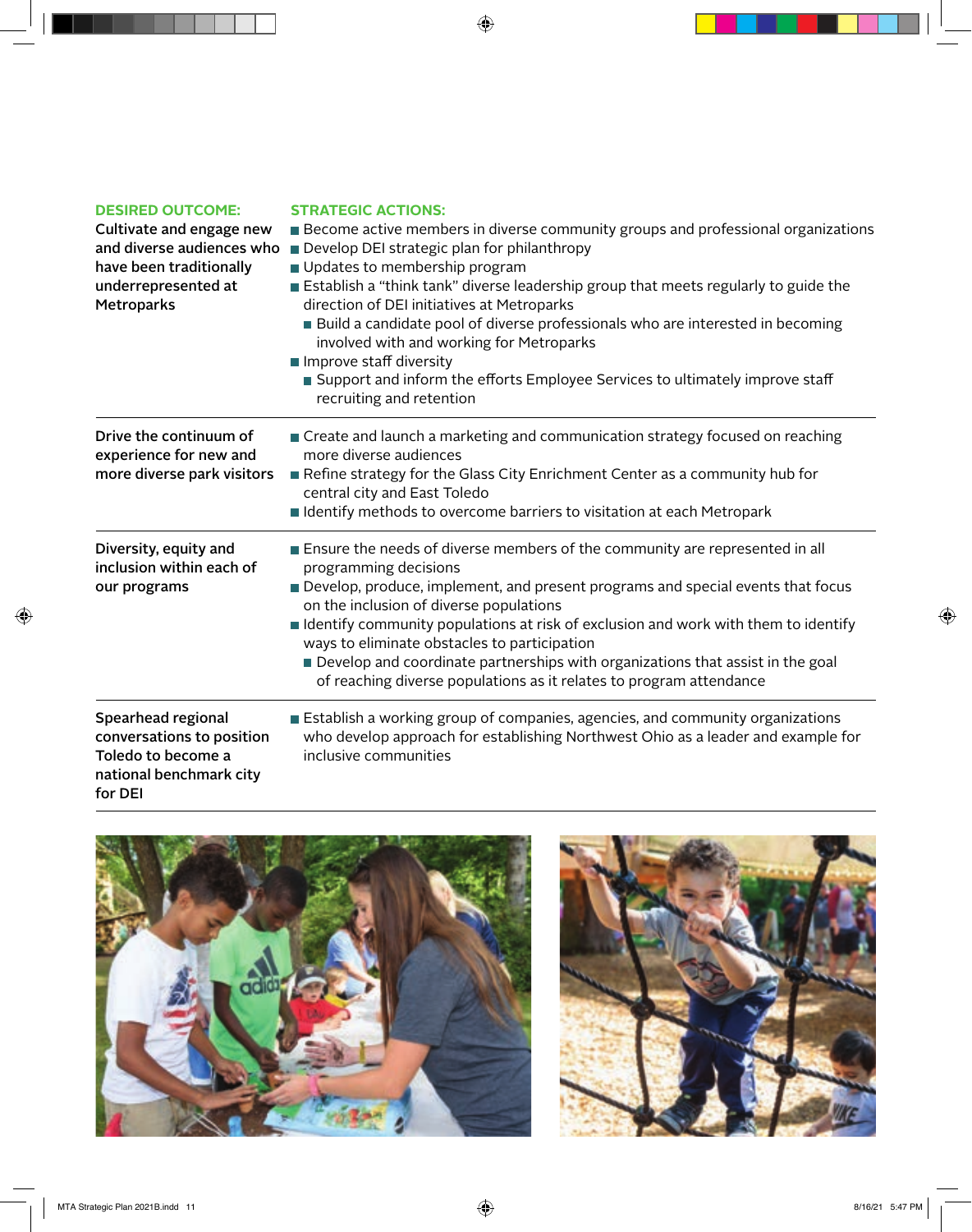## **Become the Leader in Natural Resource Conservation**

Launch long-term initiatives to drive strategic partnerships that accomplish significant restoration outcomes for Northwest Ohio. Educate and inspire citizens to change behaviors to improve conservation regionally so that our community is the national leader on how to live sustainably.

| <b>DESIRED OUTCOME:</b><br>Define aspirational goals<br>for regional conservation<br>efforts                                                                                                            | <b>STRATEGIC ACTIONS:</b><br>Create a long-range conservation action plan including, but not limited to:<br>■ Meaningful improvements to Lake Erie and its tributaries in the Western<br><b>Basin</b><br><b>Establishment of a conservation trust to permanently fund local actions as well</b><br>as provide financial resources for initiatives outside of Lucas County<br>1 Million Trees Initiative<br>Staffing and financial models that align necessary resources<br>Drive partnerships with those whose involvement will deliver even greater<br>collaborative impact<br>Coordinate a national public relations campaign to highlight environmental efforts<br>and improvements and position Toledo as the benchmark to inspire national and<br>global change                                                                                                                                                                                                                                                                                                                                                                                                                                                                                                                                        |
|---------------------------------------------------------------------------------------------------------------------------------------------------------------------------------------------------------|-------------------------------------------------------------------------------------------------------------------------------------------------------------------------------------------------------------------------------------------------------------------------------------------------------------------------------------------------------------------------------------------------------------------------------------------------------------------------------------------------------------------------------------------------------------------------------------------------------------------------------------------------------------------------------------------------------------------------------------------------------------------------------------------------------------------------------------------------------------------------------------------------------------------------------------------------------------------------------------------------------------------------------------------------------------------------------------------------------------------------------------------------------------------------------------------------------------------------------------------------------------------------------------------------------------|
| Develop an approach to<br>educate and inspire our<br>community to live more<br>sustainably. Compel other<br>communities to similar<br>action to collectively<br>mitigate global<br>conservation issues. | ■ Launch a regional education effort to inspire individuals to permanently rethink<br>behavior toward improved conservation<br>Reinvigorate the former National Center for Nature Photography at Secor Metropark<br>so it becomes a hub for community conservation engagement, focused on behaviors<br>such as local food, gardening, cooking, reducing consumption, alternative energies,<br>and positively impacting our natural world in a variety of additional ways<br>Focus on engaging children and youth in the delivery of programs, development of<br>school partnerships, and creation of curriculum standards<br>Use virtual tools, online content, and social media to expand accessibility and our<br>reach<br>Development of communication and programming approach to further drive<br>behavior change by showing the link between individual contributions and global<br>conservation issues such as biodiversity loss and climate change<br>Share our regional story, approach, and results in a way that compels others across<br>the nation to take on similar sustainability initiatives. With our example as a starting<br>point, encourage individuals, agencies, and communities beyond Northwest Ohio to<br>do their part to mitigate biodiversity loss and global climate change. |
| <b>Implement innovations</b><br>which maintain and<br>enhance our conservation<br>impact                                                                                                                | Establish processes, procedures, and guidelines to inform decisions at Metroparks in<br>support of conservation - especially related to natural resource management, park<br>development, park improvement, and operations – so that we continue to be the<br>national leader in stewarding the resources entrusted to us<br>Position ourselves as a thought leader by conducting and publishing research to<br>broaden our understanding and quantify the impact of our actions on conservation<br>Leverage partnerships with experts and local universities<br>■ Clarify the questions and situations which would benefit from additional research<br>and analysis                                                                                                                                                                                                                                                                                                                                                                                                                                                                                                                                                                                                                                        |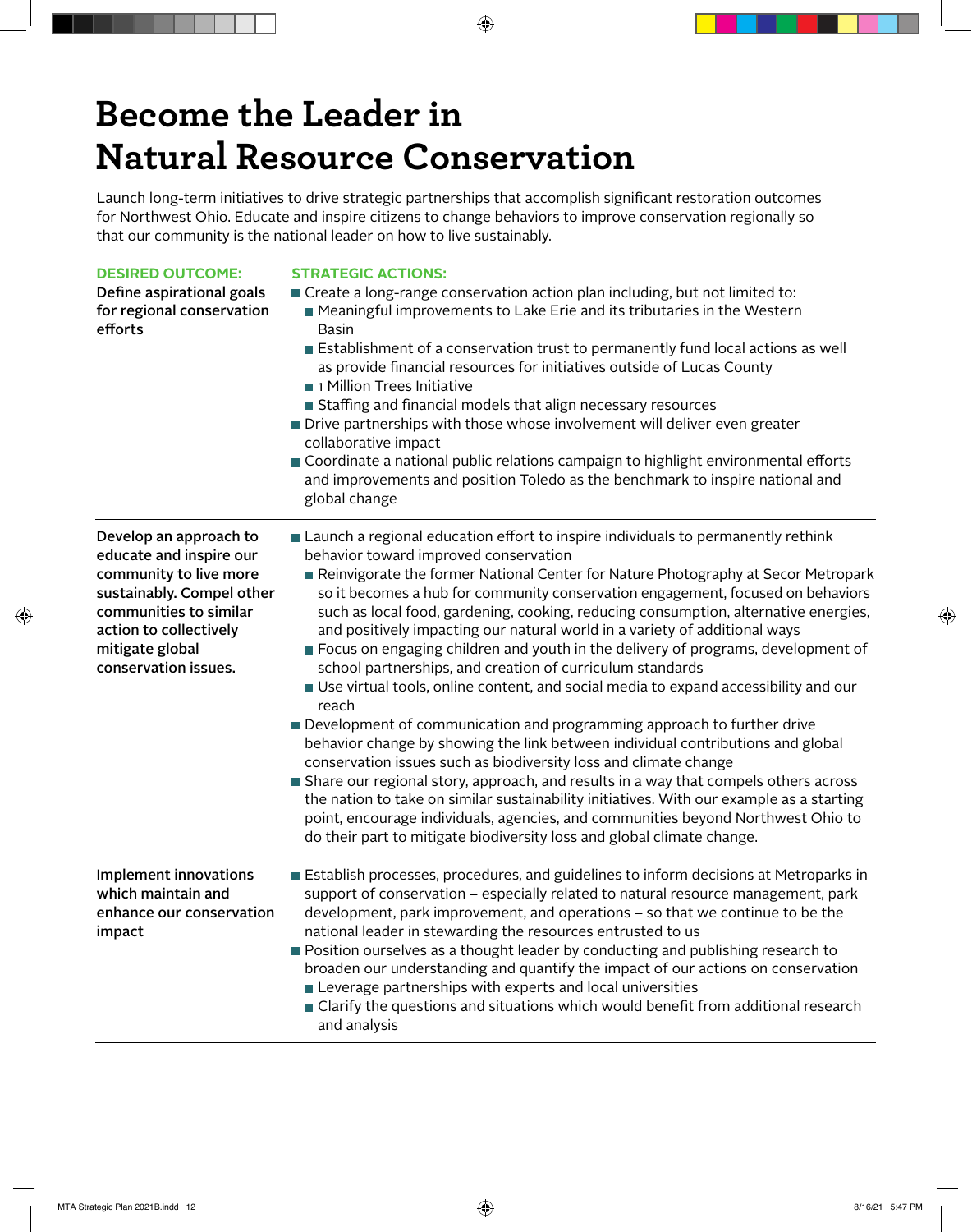## **Strategic Community Partnerships**

Continuously strive to foster creative, mutually beneficial collaborations that advance the Metroparks mission and vision and improve quality of life for all residents.

#### **DESIRED OUTCOME : STRATEGIC ACTIONS :**

| Connect with individuals,<br>community groups, and<br>organizations to<br>collectively transform our<br>region - elevating it to<br>the place where people<br>feel welcome to live,<br>work, and play | Lead and participate in collaboration efforts among community leaders to deliver<br>local and regional transformation beyond what any agency or individual could<br>achieve alone<br>Including representation from private, public, community and faith-based entities<br>Ollaborate with individuals and groups to engage people representative of the<br>county we serve<br>Drive the long-term ecological vision for Northwest Ohio and the Lake Erie basin<br>and a plan to achieve it                                                             |
|-------------------------------------------------------------------------------------------------------------------------------------------------------------------------------------------------------|--------------------------------------------------------------------------------------------------------------------------------------------------------------------------------------------------------------------------------------------------------------------------------------------------------------------------------------------------------------------------------------------------------------------------------------------------------------------------------------------------------------------------------------------------------|
| Establish a comprehensive<br>program for corporate<br>engagement                                                                                                                                      | Create a strategy for corporate participation along the entire continuum of<br>engagement with Metroparks<br>Develop an action plan for businesses to engage with Metroparks in a variety of<br>meaningful ways<br>Assign an individual or small group to launch the plan and proactively cultivate and<br>manage long-term corporate relationships                                                                                                                                                                                                    |
| Launch an inclusive,<br>supportive Enrichment<br><b>Center that enhances</b><br>lives and improves<br>neighborhoods                                                                                   | Engage with neighborhood residents to develop a unified definition about the<br>intended purpose and outcomes for the Glass City Enrichment Center<br>Develop a plan for partnerships and programs to best utilize the Glass City<br>Enrichment Center. The plan will seek to:<br>Establish the Enrichment Center as a consistent, safe, and welcome space for<br>everyone<br>Serve as a year-round, key access point for a variety of programs and services<br>Improve the efficiency and sustainability of services through the sharing of resources |
| Clarify our approach to<br>establishing and managing<br>partnerships                                                                                                                                  | Inventory existing arrangements (partner agreements, leases, permits, etc.)<br>Develop a consistent approach to evaluating, entering into, managing, and exiting<br>partnerships in accordance with the Partnership policy<br>■ Clarify and define the scenarios that should be considered partnerships<br>Develop administrative procedures, forms, and agreements for ease and consistency                                                                                                                                                           |
| Aspects of our<br><b>Comprehensive Master</b><br>Plan                                                                                                                                                 | Assistance in Implementing Engage stakeholders to support land acquisition and connectivity portions of the<br>comprehensive master plan<br>Engage TMACOG to create a regional open space master plan                                                                                                                                                                                                                                                                                                                                                  |
| Youth Engagement &<br>Education                                                                                                                                                                       | Develop strategy and plan with Toledo Public Schools and other Lucas County<br>Schools to increase visitation, inform school curriculum and career tech programs,<br>engage students and families in programs and experiences, and create a pipeline of<br>eventual candidates for employment at Metroparks                                                                                                                                                                                                                                            |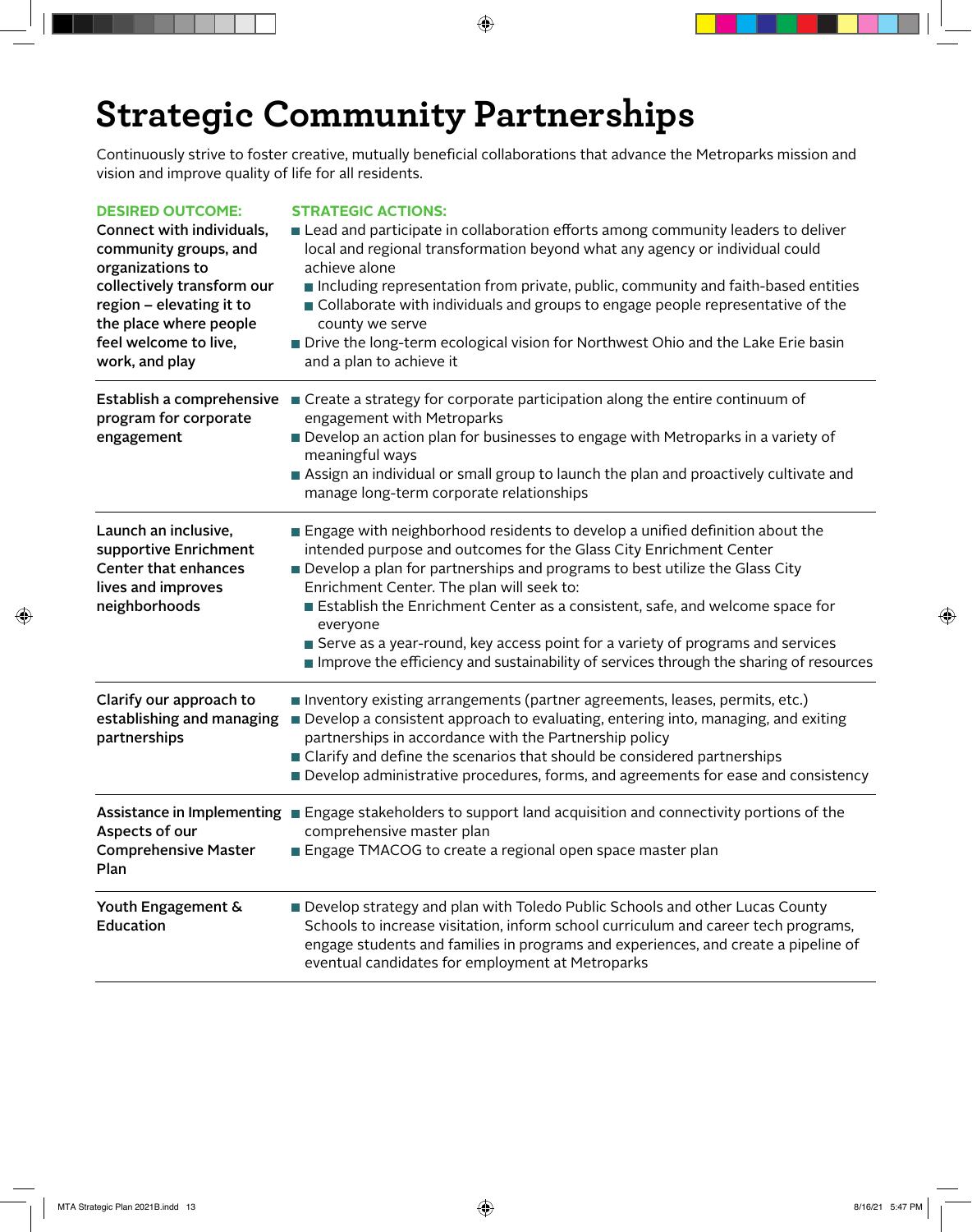## **Engagement in Our Story**

Clearly and consistently communicate internally and externally the value of Metroparks and how it impacts the Toledo area's reputation as the place to live, work and play.

| <b>DESIRED OUTCOME:</b><br>Metroparks is cited as a<br>national leader in                                        | <b>STRATEGIC ACTIONS:</b><br>Develop messages and get national media attention as the model for how to<br>leverage open space and represent diverse populations to support neighborhoods,                                                                                                                                                                                                                                                |
|------------------------------------------------------------------------------------------------------------------|------------------------------------------------------------------------------------------------------------------------------------------------------------------------------------------------------------------------------------------------------------------------------------------------------------------------------------------------------------------------------------------------------------------------------------------|
| transforming a region<br>through conservation<br>practices                                                       | drive economic development, and enhance regions, including:<br>Development of the downtown Toledo riverfront and Glass City Metropark/<br>Riverwalk                                                                                                                                                                                                                                                                                      |
|                                                                                                                  | Our Natural Resources approach and impact throughout the park district<br>Partnerships and programming with other local agencies to scale our impact<br>Continue promoting and celebrating our agency's rich history and contributions to<br>our region and residents over the years<br>Apply for and win regional and national industry awards to build credibility and<br>demonstrate effectiveness                                    |
| Our agency leads efforts<br>in changing regional brand<br>and identity                                           | ■ Serve as the community connector and thought leader for re-positioning Toledo,<br>Ohio and surrounding communities as a highly appealing and accessible place to live,<br>work, and play by engaging other thought leaders and quality of life institutions in<br>an aggressive strategy and campaign<br>Support the development and launch of a new regional brand, gaining national<br>traction for seeing our region in a new light |
| <b>Communication reflects</b><br>our commitment to<br>diversity, equity and<br>inclusion                         | Gather stories and lessons learned regarding DEI to share our success<br>Establish and support ongoing two-way communication internally and externally                                                                                                                                                                                                                                                                                   |
| The sources and uses of<br>funding is clearly<br>understood within the<br>agency and by taxpayers                | Synthesize financial data and share it openly within the agency to better inform<br>decisions and planning<br>Clarity of 10-year financial forecast<br>Ensure consistent understanding of sources and uses<br>Develop tools and communications to educate on annual budget, long-range financial<br>plan, and sources and uses both within the agency and more broadly                                                                   |
| Empower candor,<br>transparency, and<br>accessibility in<br>communication among<br>all staff in the organization | Develop a communication approach, cadence, and reporting methodology within<br>the agency to:<br>Continually share information among departments<br>■ Foster open communication to and from the executive director, leadership team,<br>and staff<br>Invite, listen to, and act upon candid feedback from every staff member at<br>Metroparks<br>Empower every staff member to tell our story                                            |
| Our agency consistently<br>reflects Metroparks<br>standing as the #1 Park<br><b>District in America</b>          | Complete and implement a brand audit to ensure signage, communication<br>deliverables, uniforms, park assets (vehicles and supplies), and other methods<br>consistently and uniformly support our brand standards<br>Consistently evaluate and improve ways in which we deliver on our promise to<br>taxpayers and standard of excellence in everything we do                                                                            |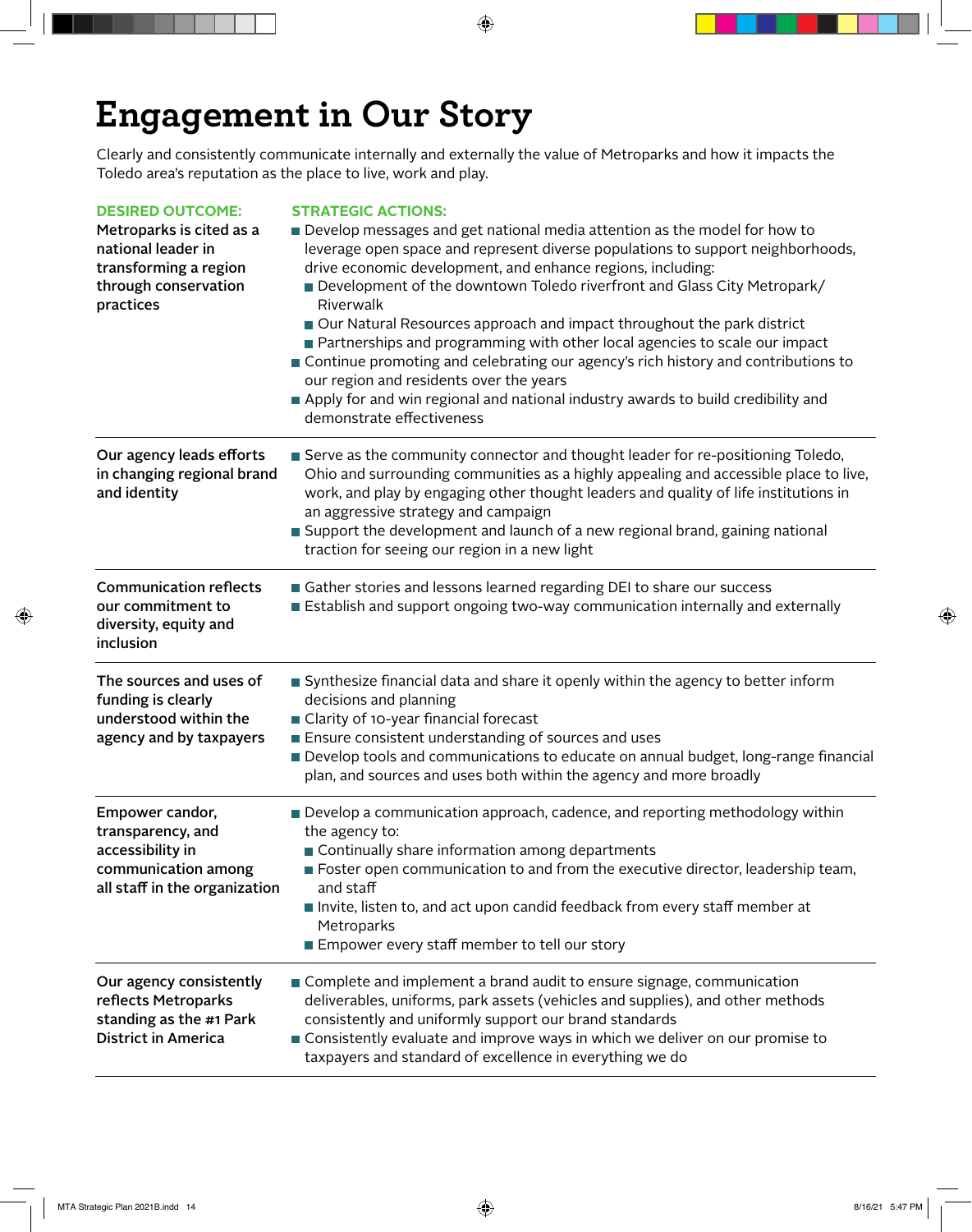## **Sustainability of Funding**

Deliver maximum value to taxpayers through financially sustainable practices and a variety of revenue sources.

| <b>DESIRED OUTCOME:</b><br><b>Foundation raises funding</b><br>for the Glass City<br>Metropark/Riverwalk<br>and long-term district-<br>wide sustainability          | <b>STRATEGIC ACTIONS:</b><br>■ Complete the Glass City Metropark/Riverwalk campaign<br>Increase and align long-term managed funds to support park priorities<br>Continue to support and foster relationship with Metroparks Toledo Foundation<br>■ Facilitate donor relationships between Metroparks stakeholders and the foundation<br>Deliberately broaden and diversify base of supporters<br>Acknowledge and celebrate the impact of the entire agency's efforts on<br>philanthropic giving                                                                                                                                                                                                                                                                                                                                                                                                         |
|---------------------------------------------------------------------------------------------------------------------------------------------------------------------|---------------------------------------------------------------------------------------------------------------------------------------------------------------------------------------------------------------------------------------------------------------------------------------------------------------------------------------------------------------------------------------------------------------------------------------------------------------------------------------------------------------------------------------------------------------------------------------------------------------------------------------------------------------------------------------------------------------------------------------------------------------------------------------------------------------------------------------------------------------------------------------------------------|
| Continuous pipeline and<br>effective management of<br>grants                                                                                                        | Refine grant management approach to ensure continued compliance with grant<br>awards<br>Proactively seek new and recurring grant opportunities<br>Invest in relationships that create awareness of our past work and future aspirations<br>and open doors to funding<br><b>Example 2</b> Leverage the exceptional work and projects that have been funded by past grants to<br>demonstrate impact and serve as proof points for winning future grants<br>Acknowledge and celebrate the impact of the entire agency's efforts on grant<br>success                                                                                                                                                                                                                                                                                                                                                        |
| Increase earned income                                                                                                                                              | Optimize existing earned income and seek additional opportunities aligned with the<br>Earned Income policy<br>Develop and maintain earned income plan and forecast, including use of and<br>accounting for funds<br>For entire district, and specifically for Glass City Metropark/Riverwalk,<br>identify and engage partners to operate certain Glass City Metropark functions                                                                                                                                                                                                                                                                                                                                                                                                                                                                                                                         |
| <b>Effective planning and</b><br>financial forecasting                                                                                                              | Align and manage funding sources with long-term strategy and needs<br>Maintain funding sources/uses and strategy that ensures upkeep of existing facilities<br>and support for future endeavors<br>Update financial plan, park improvement plan, and budget at least once per year<br>Contrast capital plan and future operating expense against current resources<br>Track and manage all existing and potential funding sources, including: philanthropy,<br>grants, earned income, Tax Increment Financing, and others<br>Evaluate levy funding needs and future approach<br>Determine cash flow timing and adjustment to fund the Glass City Metropark/<br>Riverwalk project<br>Enhance the transparency of the budget process to improve collaboration and<br>empower the leadership team and department managers to make decisions about<br>what is most important and align resources with needs |
| Simplified approach that<br>empowers visitors to<br>view, share, and book<br>registrations for rentals,<br>programs, events, and<br>other Metroparks<br>experiences | Evaluate the existing rental and registration process and software to identify needs,<br>gaps, and a plan to address them<br>Invest in enhancements to software and training to simplify use (both internally and<br>externally) and maximize park engagement                                                                                                                                                                                                                                                                                                                                                                                                                                                                                                                                                                                                                                           |